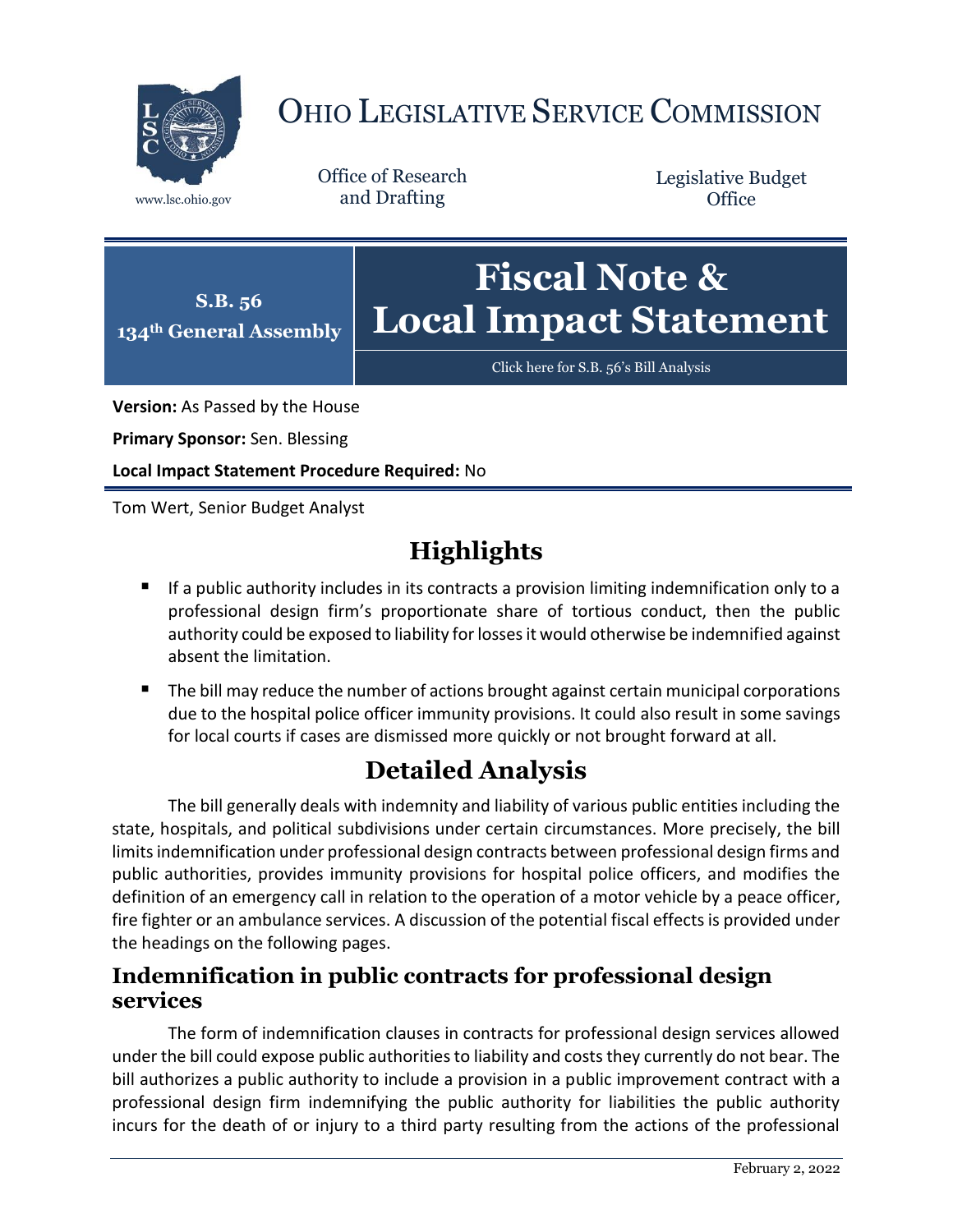design firm. However, the indemnification may only be for the professional design firm's proportionate share of the tortious conduct. Additionally, the bill extends the statutory authority to require indemnification to subcontractors providing professional design services under the contract.

Currently, contracts between public authorities and professional design firms often, if not always, include indemnification clauses. Unless expressly limited under the contract, the extent of the indemnification required by the professional design firm under those indemnification provisions could be interpreted as requiring the professional design firm to hold the public authority harmless for any tort liability that arises from the contract, regardless of the proportion of fault assigned to the professional design firm.

Based on a review of the sample State of Ohio Professional Services Agreements for Public Facility Construction available on the Ohio Facilities Construction Commission (OFCC) website, it appears that limitation of indemnity may not be expressly provided for in many public improvement contracts in the state. Consequently, limiting indemnification to only the professional design firm's proportionate share of tortious conduct may expose public authorities to liability for death, injury, or property loss during or after work on the project that they would otherwise be indemnified against under a professional design contract. Under these circumstances, public authorities could incur new costs, perhaps significant, to pay claims arising from death, injury, and property loss.

#### **Hospital-related provisions**

The bill grants a municipal corporation in which a hospital is located or, if the hospital is located in an unincorporated area of a county, a county immunity from civil or criminal liability in any action brought under Ohio law if all of the following apply: (1) the action arises out of the actions of a duly appointed hospital police officer, (2) the actions of the hospital police officer are directly in the discharge of the person's duties as a police officer for the hospital, and (3) the actions of the hospital police officer occur on the premises of the hospital or its affiliates or subsidiaries that are within the territory of the municipal corporation served by the chief of police or the unincorporated area of the county served by the sheriff who signed the agreement, whichever is applicable, or anywhere else within the territory of that municipal corporation or within the unincorporated area of that county.

The bill specifies that nothing in the above-mentioned provisions is to be construed as granting immunity for actions occurring on a hospital's premises to any of the following: (1) a police officer appointed by the Secretary of State, (2) a hospital that applied for such appointment of a police officer, (3) any other police or security officer providing services to the hospital, or (4) any entity that provides the services of police or security officers to a hospital.

The bill also provides that a court finding of tort liability of any public hospital agency or nonprofit hospital agency for actions of the hospital agency's police officer is not subject to apportionment with the municipal corporation or the county with which the hospital agency has a written agreement under current law's apportionment of tort liability provisions. This provision appears to eliminate costs that a municipal corporation or county otherwise may have incurred in certain circumstances under current law.

The bill may reduce the filing of actions alleging damages, or if filed, such actions might be more promptly adjudicated than might otherwise have been the case under current law and